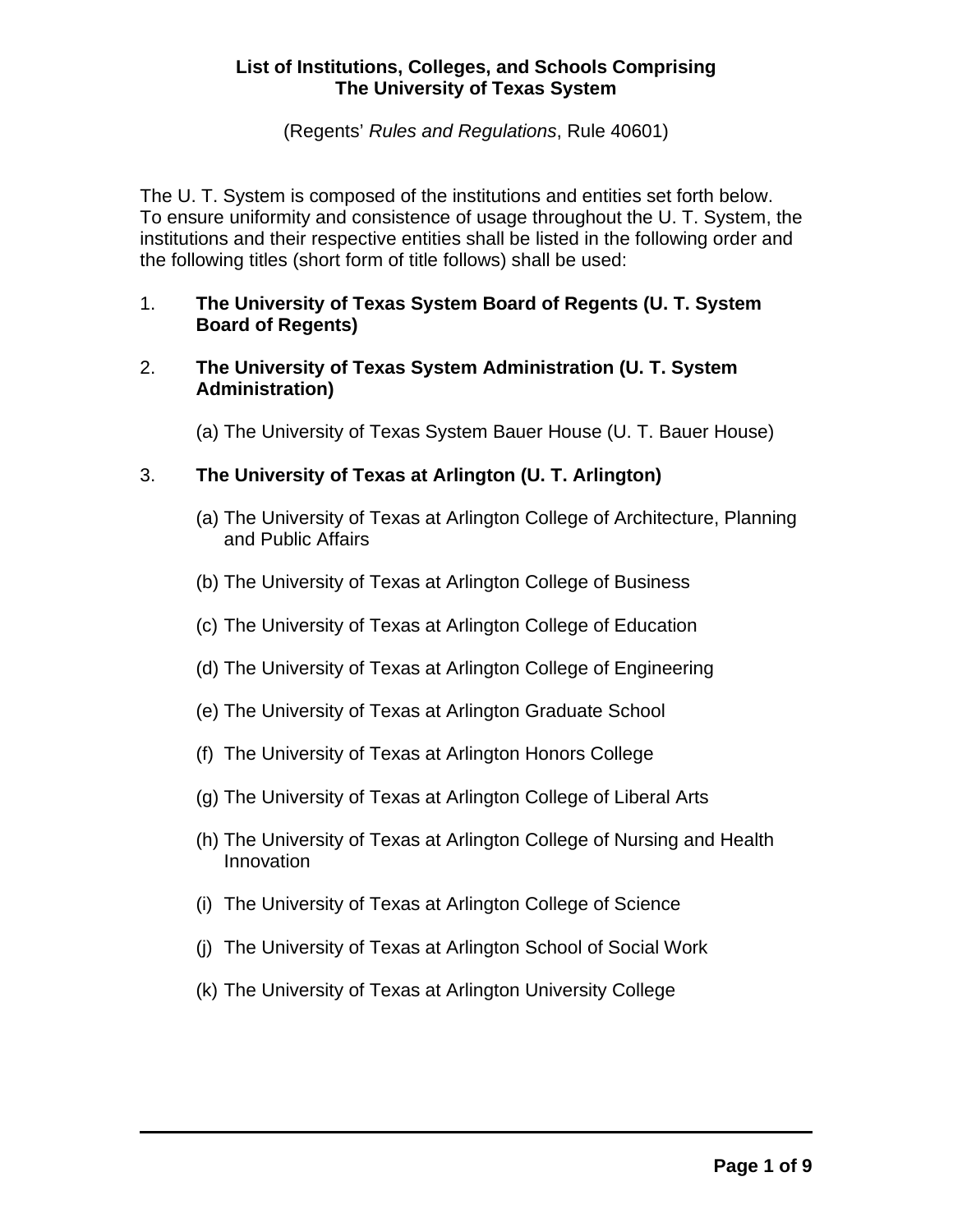(Regents' *Rules and Regulations*, Rule 40601)

# 4. **The University of Texas at Austin (U. T. Austin)**

- (a) The University of Texas at Austin School of Architecture
- (b) The University of Texas at Austin McCombs School of Business
- (c) The University of Texas at Austin Moody College of Communication
- (d) The University of Texas at Austin Division of Continuing and Extended Education
- (e) The University of Texas at Austin College of Education
- (f) The University of Texas at Austin Cockrell School of Engineering
- (g) The University of Texas at Austin College of Fine Arts
- (h) The University of Texas at Austin John A. and Katherine G. Jackson School of Geosciences
- (i) The University of Texas at Austin Graduate School
- (j) The University of Texas at Austin School of Information
- (k) The University of Texas at Austin School of Law
- (l) The University of Texas at Austin LBJ School of Public Affairs
- (m) The University of Texas at Austin College of Liberal Arts
- (n) The University of Texas at Austin McDonald Observatory at Mount Locke (U. T. Austin McDonald Observatory)
- (o) The University of Texas at Austin Dell Medical School
- (p) The University of Texas at Austin College of Natural Sciences
- (q) The University of Texas at Austin School of Nursing
- (r) The University of Texas at Austin College of Pharmacy
- (s) The University of Texas at Austin Steve Hicks School of Social Work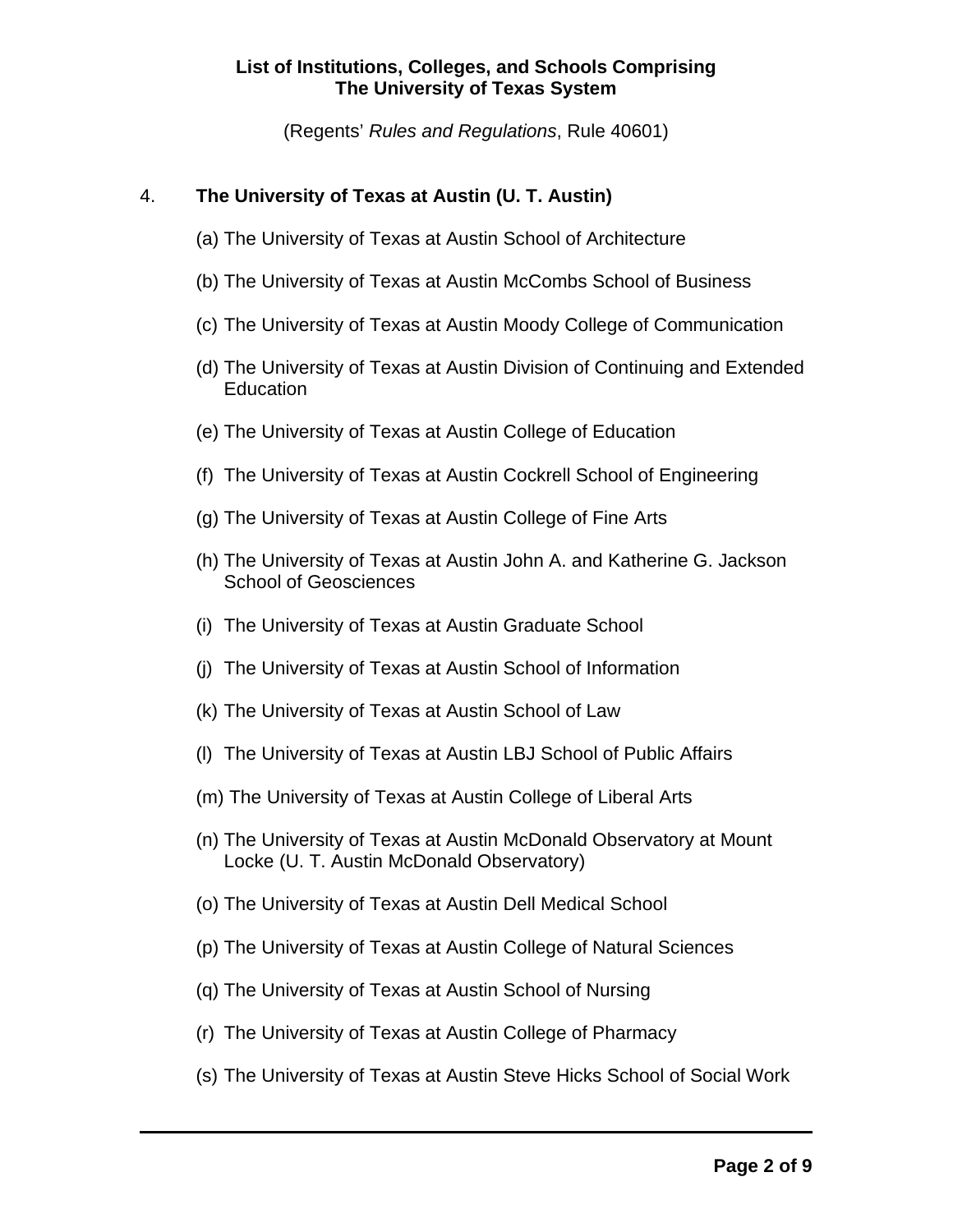(Regents' *Rules and Regulations*, Rule 40601)

(t) The University of Texas at Austin School of Undergraduate Studies

## 5. **The University of Texas at Dallas (U. T. Dallas)**

- (a) The University of Texas at Dallas School of Arts, Humanities, and **Technology**
- (b) The University of Texas at Dallas School of Behavioral and Brain **Sciences**
- (c) The University of Texas at Dallas Callier Center for Communication **Disorders**
- (d) The University of Texas at Dallas School of Economic, Political and Policy Sciences
- (e) The University of Texas at Dallas Erik Jonsson School of Engineering and Computer Science
- (f) The University of Texas at Dallas Hobson Wildenthal Honors College
- (g) The University of Texas at Dallas School of Interdisciplinary Studies
- (h) The University of Texas at Dallas Naveen Jindal School of Management
- (i) The University of Texas at Dallas School of Natural Sciences and **Mathematics**

## 6. **The University of Texas at El Paso (U. T. El Paso)**

- (a) The University of Texas at El Paso College of Business Administration
- (b) The University of Texas at El Paso College of Education
- (c) The University of Texas at El Paso College of Engineering
- (d) The University of Texas at El Paso Graduate School
- (e) The University of Texas at El Paso College of Health Sciences
- (f) The University of Texas at El Paso College of Liberal Arts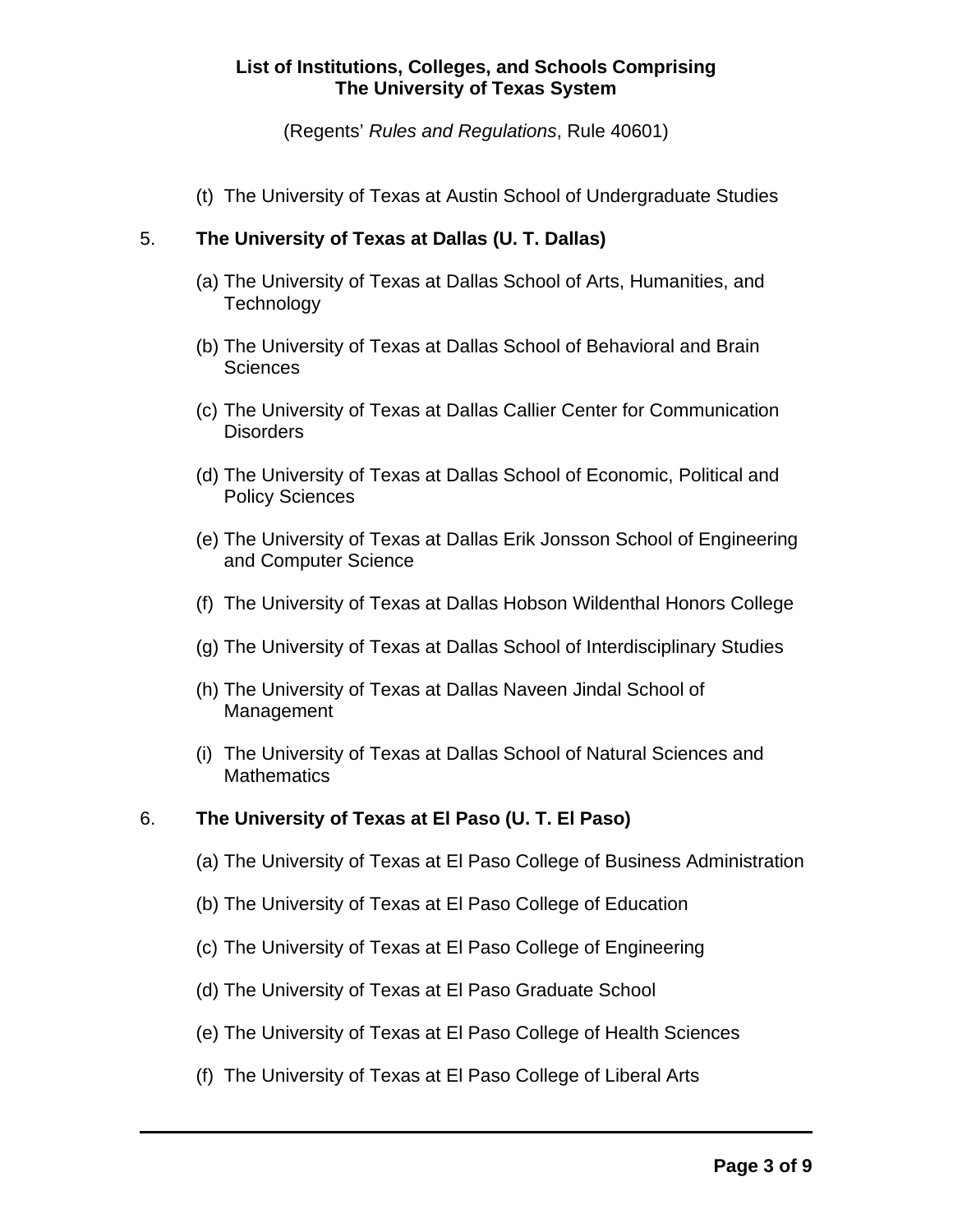(Regents' *Rules and Regulations*, Rule 40601)

- (g) The University of Texas at El Paso College of Nursing
- (h) The University of Texas at El Paso School of Pharmacy
- (i) The University of Texas at El Paso College of Science
- (j) The University of Texas at El Paso Extended College

# 7. **The University of Texas Permian Basin (U. T. Permian Basin)**

- (a) The University of Texas Permian Basin College of Arts and Sciences
- (b) The University of Texas Permian Basin College of Business
- (c) The University of Texas Permian Basin College of Education
- (d) The University of Texas Permian Basin College of Engineering
- (e) The University of Texas Permian Basin College of Health Sciences and Human Performance

## 8. **The University of Texas Rio Grande Valley (U. T. Rio Grande Valley)**

- (a) The University of Texas Rio Grande Valley Robert C. Vackar College of Business and Entrepreneurship
- (b) The University of Texas Rio Grande Valley College of Education and P-16 Integration
- (c) The University of Texas Rio Grande Valley College of Engineering and Computer Science
- (d) The University of Texas Rio Grande Valley College of Fine Arts
- (e) The University of Texas Rio Grande Valley Graduate College
- (f) The University of Texas Rio Grande Valley College of Health Affairs
- (g) The University of Texas Rio Grande Valley Honors College
- (h) The University of Texas Rio Grande Valley College of Liberal Arts
- (i) The University of Texas Rio Grande Valley School of Medicine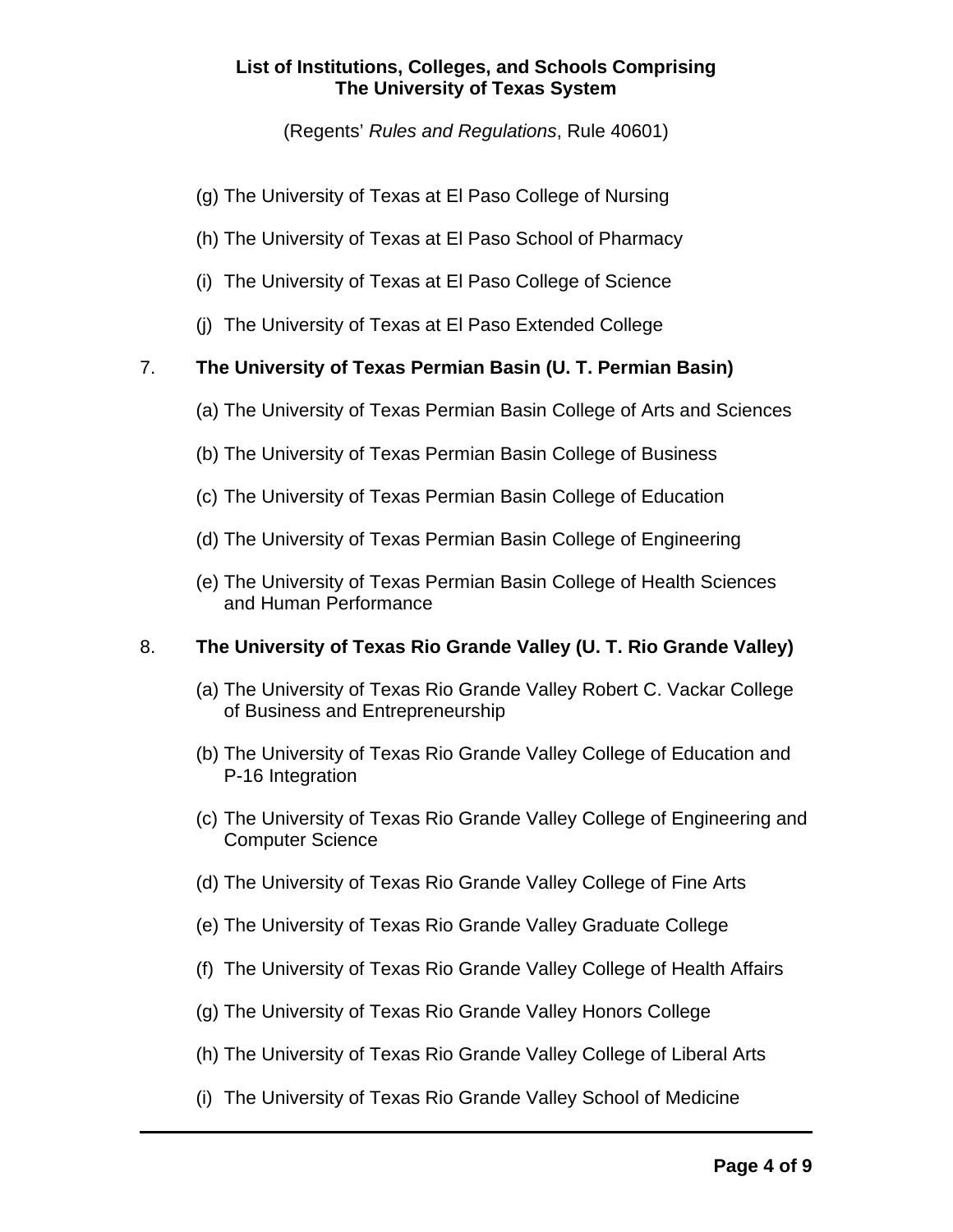(Regents' *Rules and Regulations*, Rule 40601)

- (j) The University of Texas Rio Grande Valley School of Nursing
- (k) The University of Texas Rio Grande Valley School of Podiatry
- (l) The University of Texas Rio Grande Valley College of Sciences
- (m) The University of Texas Rio Grande Valley School of Social Work
- (n) The University of Texas Rio Grande Valley University College

# 9. **The University of Texas at San Antonio (U. T. San Antonio)**

- (a) The University of Texas at San Antonio Carlos Alvarez College of Business
- (b) The University of Texas at San Antonio College of Education and Human Development
- (c) The University of Texas at San Antonio Margie and Bill Keese College of Engineering and Integrated Design
- (d) The University of Texas at San Antonio Honors College
- (e) The University of Texas at San Antonio College of Liberal and Fine Arts
- (f) The University of Texas at San Antonio College of Public Policy
- (g) The University of Texas at San Antonio College of Sciences
- (h) The University of Texas Institute of Texan Cultures at San Antonio (U. T. Institute of Texan Cultures – San Antonio)
- (i) The University of Texas at San Antonio Downtown Campus (U. T. San Antonio Downtown Campus)

# 10. **The University of Texas at Tyler (U. T. Tyler)**

- (a) The University of Texas at Tyler College of Arts and Sciences
- (b) The University of Texas at Tyler Soules College of Business
- (c) The University of Texas at Tyler College of Education and Psychology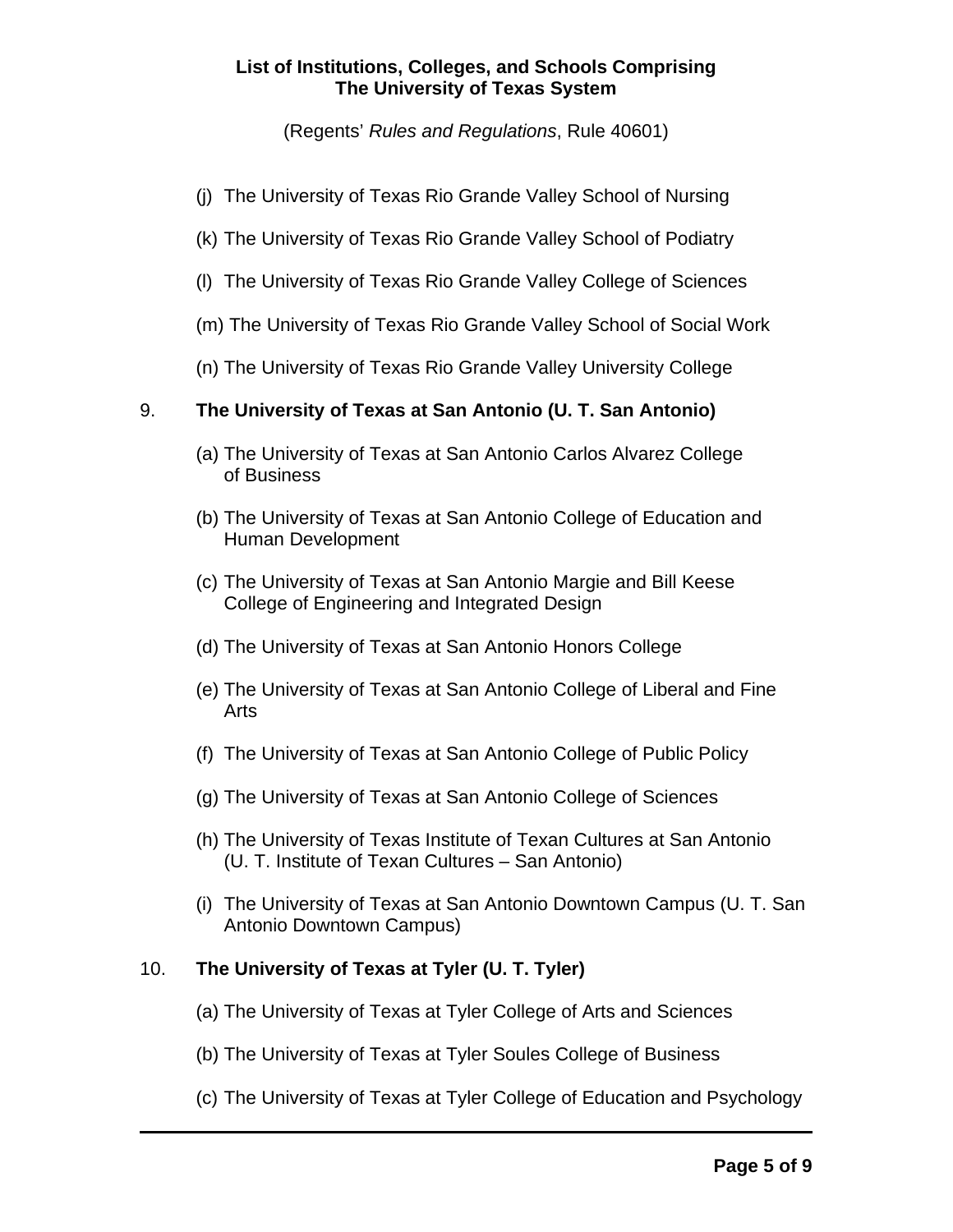(Regents' *Rules and Regulations*, Rule 40601)

- (d) The University of Texas at Tyler College of Engineering
- (e) The University of Texas at Tyler College of Nursing and Health **Sciences**
- (f) The University of Texas at Tyler Ben and Maytee Fisch College of **Pharmacy**
- (g) The University of Texas at Tyler University College

## 11. **The University of Texas Southwestern Medical Center (U. T. Southwestern Medical Center)**

- (a) The University of Texas Southwestern Graduate School of Biomedical Sciences (U. T. Southwestern G.S.B.S.)
- (b) The University of Texas Southwestern Medical School (U. T. Southwestern Medical School)
- (c) The University of Texas Southwestern School of Health Professions (U. T. Southwestern - School of Health Professions)
- (d) The University of Texas Southwestern Peter O'Donnell Jr. School of Public Health
- (e) The University of Texas Southwestern Medical Center University Hospitals and Clinics (U. T. Southwestern - University Hospitals and Clinics)

#### 12. **The University of Texas Medical Branch at Galveston (U. T. Medical Branch - Galveston)**

- (a) The University of Texas Graduate School of Biomedical Sciences at Galveston (U. T. G.S.B.S. - Galveston)
- (b) The University of Texas Hospitals at Galveston (U. T. Hospitals Galveston)
- (c) The University of Texas School of Nursing at Galveston (U. T. Nursing School - Galveston)
- (d) The University of Texas Medical Branch at Galveston School of Health Professions (U. T. School of Health Professions - Galveston)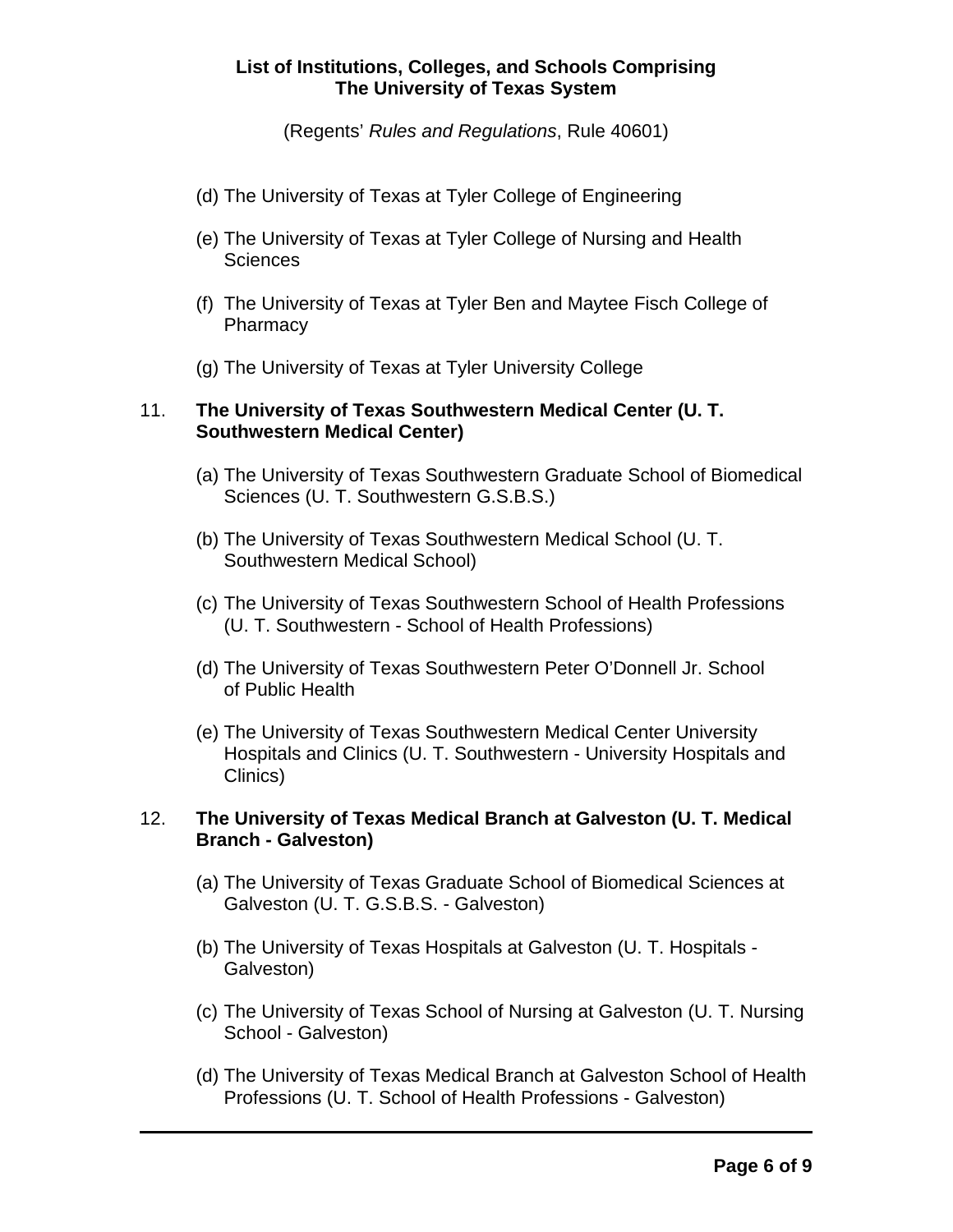(Regents' *Rules and Regulations*, Rule 40601)

- (e) The University of Texas Medical Branch at Galveston School of Public and Population Health (U. T. Medical School - Galveston)
- (f) The University of Texas Medical Branch at Galveston John Sealy School of Medicine

#### 13. **The University of Texas Health Science Center at Houston (U. T. Health Science Center - Houston)**

- (a) The University of Texas School of Dentistry at Houston (U. T. School of Dentistry - Houston)
- (b) The University of Texas M. D. Anderson Cancer Center UTHealth Graduate School of Biomedical Sciences (U. T. M. D. Anderson Cancer Center UTHealth G.S.B.S.) [operated jointly with U. T. M. D. Anderson Cancer Center (1.15d)]
- (c) The University of Texas John P. and Kathrine G. McGovern Medical School at Houston (U. T. John P. and Kathrine G. McGovern Medical School - Houston)
- (d) The University of Texas School of Biomedical Informatics at Houston (U. T. Biomedical Informatics - Houston)
- (e) The University of Texas Jane and Robert Cizik School of Nursing at Houston (U. T. Jane and Robert Cizik Nursing School - Houston)
- (f) The University of Texas School of Public Health at Houston (U. T. Public Health School - Houston)

## 14. **The University of Texas Health Science Center at San Antonio (U. T. Health Science Center - San Antonio)**

- (a) The University of Texas Health Science Center at San Antonio School of Dentistry (U. T. School of Dentistry - San Antonio)
- (b) The University of Texas Health Science Center at San Antonio Graduate School of Biomedical Sciences (U. T. G.S.B.S. - San Antonio)
- (c) The University of Texas Health Science Center at San Antonio School of Health Professions (U. T. School of Health Professions - San Antonio)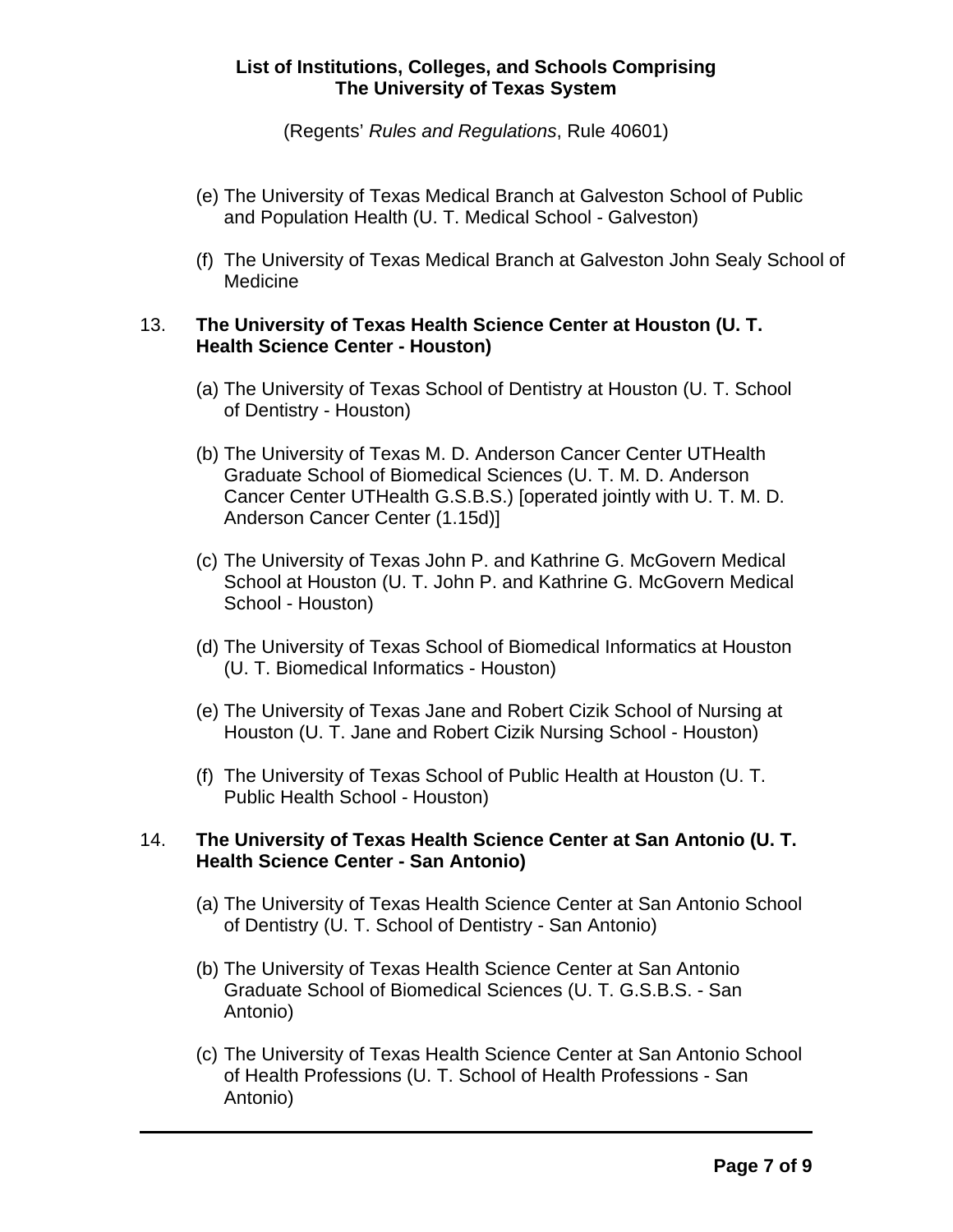(Regents' *Rules and Regulations*, Rule 40601)

- (d) The University of Texas Health Science Center at San Antonio Joe R. and Teresa Lozano Long School of Medicine (U. T. Joe R. and Teresa Lozano Long School of Medicine - San Antonio)
- (e) The University of Texas Health Science Center at San Antonio School of Nursing (U. T. School of Nursing - San Antonio)
- (f) The University of Texas Health Science Center at San Antonio School of Public Health (U. T. School of Public Health - San Antonio)

## 15. **The University of Texas M. D. Anderson Cancer Center (U. T. M. D. Anderson Cancer Center)**

- (a) The University of Texas M. D. Anderson Hospital (U. T. M. D. Anderson Hospital)
- (b) The University of Texas M. D. Anderson Science Park (U. T. M. D. Anderson Science Park)
- (c) The University of Texas M. D. Anderson Cancer Center School of Health Professions (U. T. M. D. Anderson School of Health Professions)
- (d) The University of Texas M. D. Anderson Cancer Center UTHealth Graduate School of Biomedical Sciences (U. T. M. D. Anderson Cancer Center UTHealth G.S.B.S.) [operated jointly with U. T. Health Science Center - Houston (1.13b)]